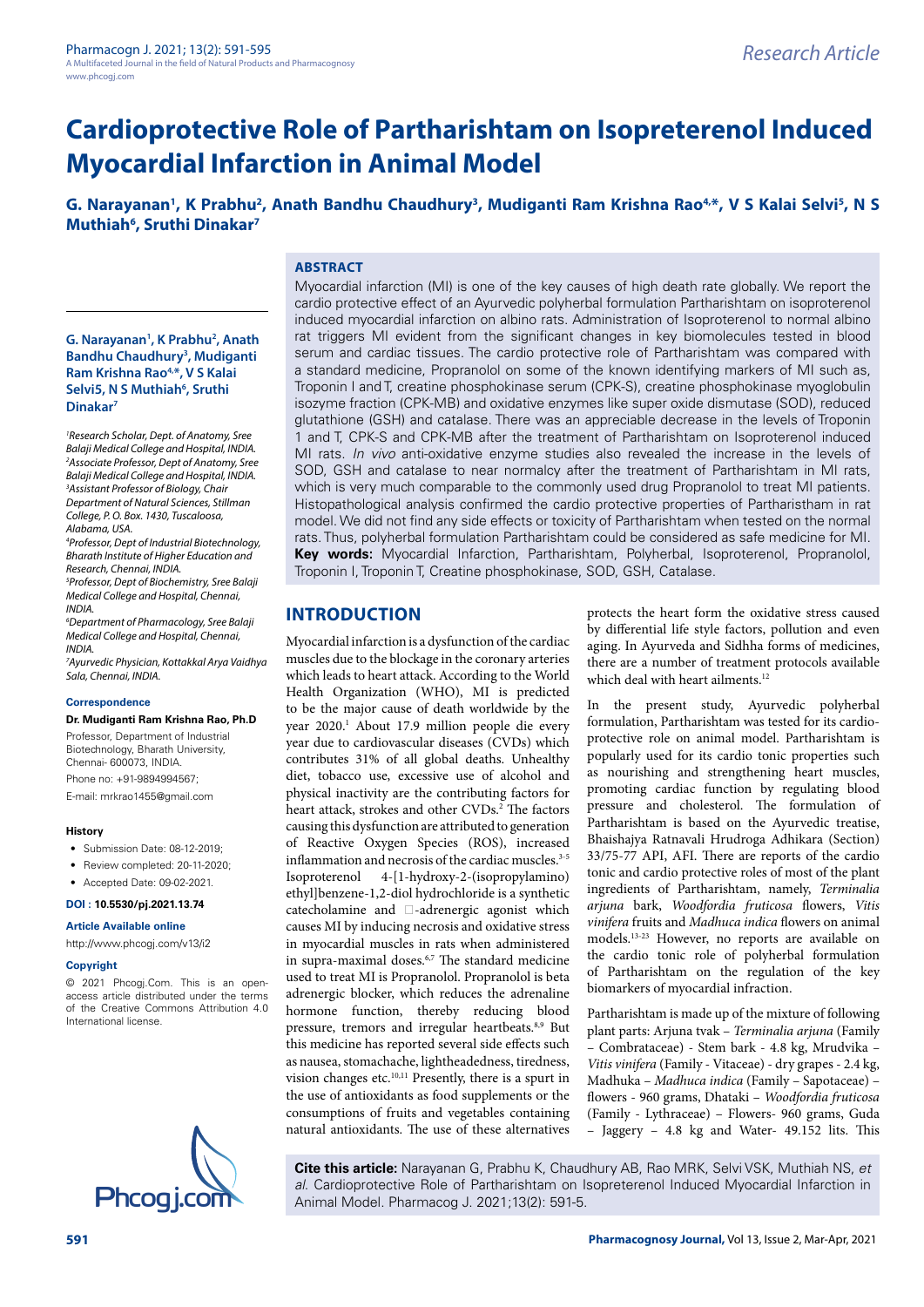formulation is manufactured by leading Ayurveda Pharmaceutical companies like, Zandu, Dabur, Baidyanath, Arya Vaidya Sala, Kottakkal.

Due to necrosis and or inflammation, the myocardial cell membranes become leaky and release some important proteins and enzymes which are circulated in the blood. The increased levels of those proteins (Troponin I and Troponin T) and enzymes like alkaline aminotransferase (ALT), aspartate aminotransferase (AST), CPK-S, CPK-MB, lactate dehydrogenase (LDH) etc. are used as biomarker in predicting the onset of MI. Likewise, the reduced levels of antioxidant enzymes like SOD, GSH and Catalase also indicate the oxidative stress on the cardiac muscles which result in MI. Thus, the monitoring of the levels of these enzymes also gives a clue in predicting the MI.

The medicinal roles of the Indigenous polyherbal drug Partharishtam on some of the clinical biomarkers of MI have been tested to confirm the cardio protective efficacy of this herbal medicine. The acute and chronic toxicity levels of Partharishtam were also studied to test the side effects if any.

# **MATERIALS AND METHODS**

#### Animal model

Wistar Rats, 150-200 g body weight were offered by KMCH College of Pharmacy, Coimbatore. All the rats were kept at room temperature and allowed to acclimate in standard conditions under 12 hours light/ 12 hours dark cycle in the animal house. Animals were fed with commercial pellet diet and water *ad libitum* freely throughout the study. The experimental procedure was approved by IAEC (Institution of Animal Ethical Committee) of KMCH governed by CPCSEA, Government of India. Proposal number: 685/PO/02/a/CPCSEA/ 2015-2016.

#### Experimental design and drug treatments

Group I. Normal; Group II. Isoproterenol (85 mg/kg) control. Group III. Isoproterenol (85 mg/kg) + Propranolol (10mg/kg); Group IV. Isoproterenol (85 mg/kg) + Partharishtam (200mg/kg); Group V. Isoproterenol (85 mg/kg) + Partharishtam (400mg/kg).

The animals were divided into five groups of six animals each: Group I: animals served as control and received normal saline; Group II. Isoproterenol (85 mg/kg - treated twice only on day 20 and 21); group III received 10 mg/kg of propranolol for 21 consecutive days (which helps cure myocardial infarction). Group IV and group V received of Partharishtam (200mg/kg and 400 mg/kg) for 21 consecutive days. After the prolonged pretreatment of Propranolol and Parthatistham the animals were treated twice with isoproterenol (85mg/kg) subcutaneously at an interval of 24 hours (day 20 and 21) to induce MI. This test was conducted to see whether pre-treatment of Partharishtam has any curative role on myocardial infarction as compared to that of propranolol. Two consecutive injections of isoproterenol at an interval of 24 hrs. were observed to be sufficient to induce MI in animal model. All the animals were sacrificed on day 23 (i.e., after 24 hrs of the final injection of propranolol) to evaluate the cardio protective effect of Partharishtham and its side effects if any.

### Acute and chronic toxicity study on rats

To examine the side effects of Partharistham, the animals were sacrificed on day 23 after pretreatment of Partharistham (alone) with two different doses (200 and 400mg/ kg body weight). To test the side effects we tested the urea, creatinine, serum glutamic-oxaloacetic transaminase (SGOT) and serum glutamic pyruvic transaminase (SGPT) in blood to test the kidney functions. In addition, we measure the organ weight, body weight, and water and food intake along with complete blood count.

#### Test of key biomarkers in MI rat tissues

We inspect the key biomarkers like creatine kinase in serum (CPK-S in blood) and creatine kinase in myoglobulin (CPK-MB in heart muscles) enzyme activities together with the levels of two marker proteins Troponin I and T (from blood serum) to test the medicinal function of Partharistham in MI induced rat.

#### Tissue collection

24 hrs after the administration of final dose of Isoproterenol (day 22), the rats were anaesthetized with diethyl ether and blood collected from the retro-orbital plexus. The blood was allowed to clot for half an hour and then centrifuged at 10,000 rpm for 10 min to separate the serum from the blood cells. The separated serum was then immediately stored at -20ºC for further biochemical analysis. Following the collection of blood, the animal was sacrificed by cervical dislocation and the heart was removed and washed immediately with ice cold saline to clean the blood and other cellular debris. One hundred mg of heart tissue was weighed and homogenized in 5ml of Tris-hydrochloride buffer (pH 7.4) in ice cold condition. The homogenate was then centrifuged at 2500g for 10min at 4°C. The supernatant obtained was then used for the (CPK-MB) assays.

#### *In Vivo* antioxidant study

In vivo antioxidant studies were conducted for catalase, super Oxide dismutase and reduced glutathione enzymes in heart muscle tissues using the methods of Samuel *et al*, 1950; McCord and Fridovich, 1969 and Moron *et al*, 1979, respectively.<sup>24-26</sup>

#### Histopathological studies

The cardio protective effective of Partharishtam was examined using hematoxylin and eosin staining in Isoproterenol induced MI heart tissues of rat. The histological architecture of cardiac muscles were analyzed and to find out the cardio protective role of Partharishtam.

# **RESULTS**

#### Acute and chronic toxicity study on rats

Effect of two different doses of Partharishtam did not shows any changes of complete blood count parameters when compared to normal saline injected animals indicating its safe nature (Supplementary Table 1).

No perceptible changes on organ weight, body weight, water and food intake were observed at low and high doses of Partharishtam again reveal that Partharishtam does not have any side effects on normal rats (Supplementary table 2 and 3).

Biochemical parameters like blood urea, creatinine, SGOT and SGPT does not affect negatively indicating that Partharishtam is a safe medicine without any adverse effects on kidney functions (Supplementary Table 4).

## Effect of Partharishtam on key biomarkers in blood and cardiac tissues of MI rats

Increase in serum CPK is one of the important biomarker of skeletal muscle injury including higher CPK-MB in cardiac tissues may point more directly to heart damage. We observe that two consecutive injections of isoproterenol drastically increase CPK (282%) in serum and CPK-MB (623%) in cardiac tissues which confirm MI in rat model. Treatment of propranolol significantly declines the isoproterenol induced elevated level of CPK in both the tissues as expected. Interestingly, Partharishtam also exhibited its recovery effect in MI rats by declining the CPK levels in blood serum and cardiac tissues (Figure 1) close to the level of propranolol. We used two different doses of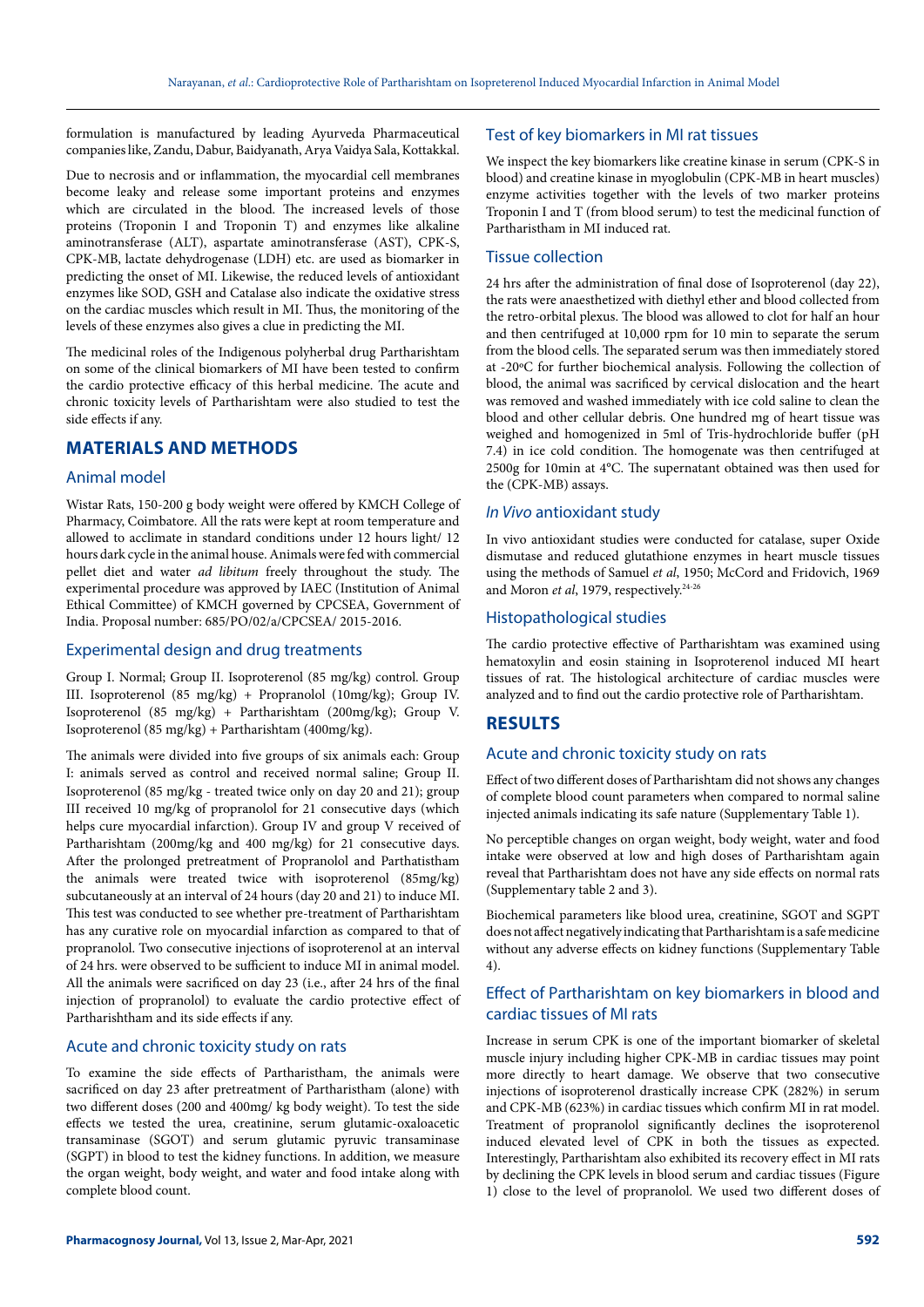Partharishtam and the higher dose (400 mg/kg) perform better that the lower doses ((200 mg/kg).

 Troponin is an integral protein in cardiac muscles required for muscle contraction. It is a complex of three regulatory proteins (Troponin I, Troponin T and Troponin C). High level of Troponin is one of the major indications of cardiac injury. We have specifically tested Troponin I and Troponin T in blood serum to examine the cardio protective effects of Partharishtam. Both the doses of Partharishtam (200 and 400mg/kg) significantly decrease the level of troponin proteins in blood serum in isoproterenol induced elevated level of this proteins in MI rat which is very much comparable to the standard drug propranolol used for myocardial infraction (Figure 2).

#### *In vitro* antioxidant studies of Partharishtam

Antioxidant activities of Partharishtam were observed in three different antioxidant enzymes (SOD, CAT and GSH) in heart muscles of Isoproterenol prompted MI rats. Isoproterenol injected rats showed sharp decline in SOD (55.22%), CAT (62.95%) and GSH (73.68%) activity reveals myocardial defects due to oxidative stress. It is interesting to note that both the doses of Partharishtam were able to rescue the isoproterenol induced decline in antioxidant enzymes. The results are very much comparable to that of the standard drug propranolol (Figure 3). The antioxidant study results clearly indicate that Partharishtam has a very good antioxidant potential which could be one of the reasons for its curative properties in terms of MI.

#### Effect of Partharishtam on histopathology of MI rats

Histopathological study reveals that there was no deformity in myocardial tissues in normal saline treated control rats (Figure 4a, a1). Treatment of Isoproterenol causes severe destruction of myocytes with inflammatory infiltrations of neutrophils (Figure 4b, b1). We observed that stroma is edematous with necrotic and dead myocytes surrounded by a mixture of neutrophils and macrophages. Blood vessels also severely congested. Proprenolol treated rats showed quite normal myocardium architecture in isoproterenol induced MI rats. However, we observed fewer infiltrations of neutrophils with normal blood vasculatures in the cardiac tissue (Figure 4c, c1). Surprisingly, Partharishtam treated (400mg/kg) rats showed very normal and regular myocardial architecture of with no dead myocytes and inflammatory infiltrations together with very normal blood vasculature in isoproterenol persuade MI rats (Figure 4d, d1).



**Figure 1:** Effect of Partharishtam on Creatin Phosphate Kinase (CPK) in Blood serum (A) and Cardiac tissue (B) of Isoproterenol induced MI rats. \* = P<0.001 (Saline Control *VS* all other treatments); a= P< 0.001 (Isoproterenol *VS* all other treatments); Iso (Isoproterenol); Pro (Propranolol); Par (Partharishtam).



**Figure 2:** Effect of Partharishtam on Troponin I (A) and Troponin T (B) in blood serum of Isoproterenol induced MI rats. \* = P<0.001 (Saline Control *VS* all other treatments); a= P< 0.001 (Isoproterenol *VS* all other treatments); Iso (Isoproterenol); Pro (Propranolol); Par (Partharishtam).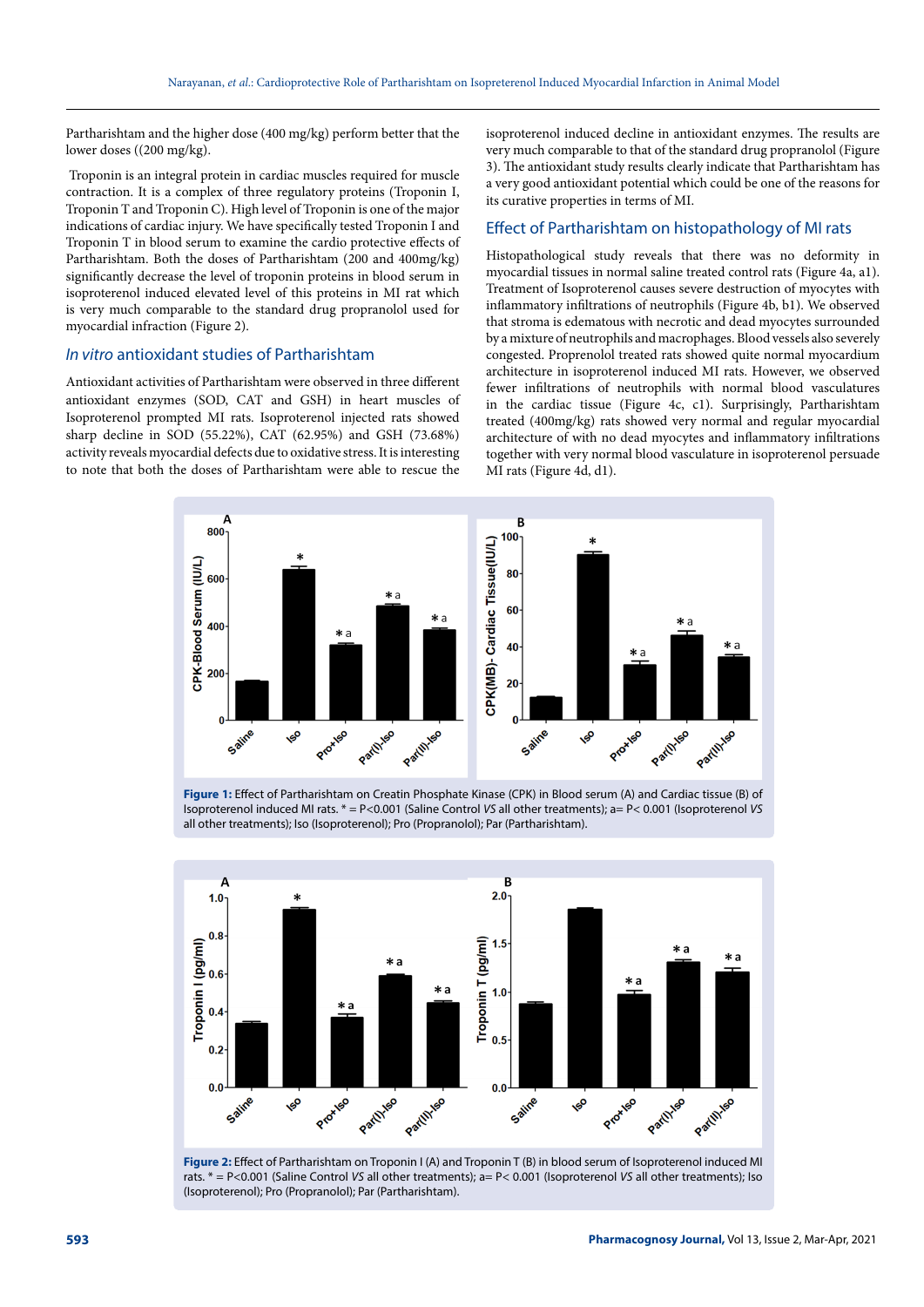

**Figure 3:** Effect of Partharishtam on antioxidant enzymes (A) SOD (B) CAT and (C) GSH in isoproterenol induced MI rats. \* = P<0.001 (Saline Control *VS* all other treatments); a= P< 0.001 (Isoproterenol *VS* all other treatments); Iso (Isoproterenol); Pro (Propranolol); Par (Partharishtam).



**Figure 4:** Effect of Partharishtam on histopathology of cardiac muscles in isoproterenol induced MI rats. A black arrow indicates the normal myocytes. Yellow arrow shows the neutrophelic infiltration in the damaged areas of cardiomyocites. (1a) Normal saline treated control cardiac muscles; (1b) Isoproterenol treated cardiac muscle showing damaged myocytes; (1c) Commonly used drug propernolol, rescued isoproterenol induced damage in cardiac muscles; (1d) Partharishtam with higher dose (400mg/kg) rescued isoproterenol induced damage in cardiac muscles; a1, b1, c1 and d1 are the enlarged views of the corresponding treatments of 1a,1b, 1c and 1d.

## **DISCUSSION**

Propranolol is a beta blocker and used as a standard and proven medicine for Myocardial infarction Prevention, hypertrophic cardiomyopathy, ischemic heart disease (IHD), fast heart beat due to antipsychotic medication, essential tremor etc. 27-29. Presently, combinations with propranolol with fluoxetine, diltiazem etc. are proving more effective treatments for both acute and chronic cases. But the fact remains that all these medicines have adverse effects on the homeostasis of the body with several side effects. Partharishtam is a proven Ayurvedic polyherbal formulation used as a general cardio tonic. Present experiments conducted and the results obtained indicate a fair degree of medicinal efficacy of Partharishtam when compared to widely used standard drug Propranolol. The decreased levels of troponin I and T and the increase levels of the antioxidant enzymes, as shown in the results reflect the possibility that Partharishtam could protected from oxidative stress in cardiac tissues created by isoproterenol treatment. It could be suggested here that patients undergoing treatment for

myocardial infarction and ischemic heart disease with the standard medicines can also be suggested to use Partharishtam as a supportive cardio tonic which can hasten the patients' health.

The mechanism of action of Ayurvedic and other traditional methods of treatment is always under question due to lack of scientific and standard biochemical and pharmacological evidence although some reports in this regard are available.<sup>30-43</sup> The main drawbacks of such traditional alternative herbal medicines are lack of standardization and pharmacological verification about the mechanism of action, safety and efficacy. We establish that Partharistham could be used as cardio protective medicine without any side effects. We confirmed that there are no side effects of this drug at least on kidney functions and the blood parameters.

The presence of biomolecules such as glycerol tricaprylate, piperine, pyrazole among other compounds like 2-(3-chlorophenoxy)- N'- (2,4 dicholorobenzylidine) acethydrazide, methyl 2 - (4-chlorophenyl)- 6-metoxy-7-chlorocinchoninate, 1,3-dipentyl-heptabarbital,